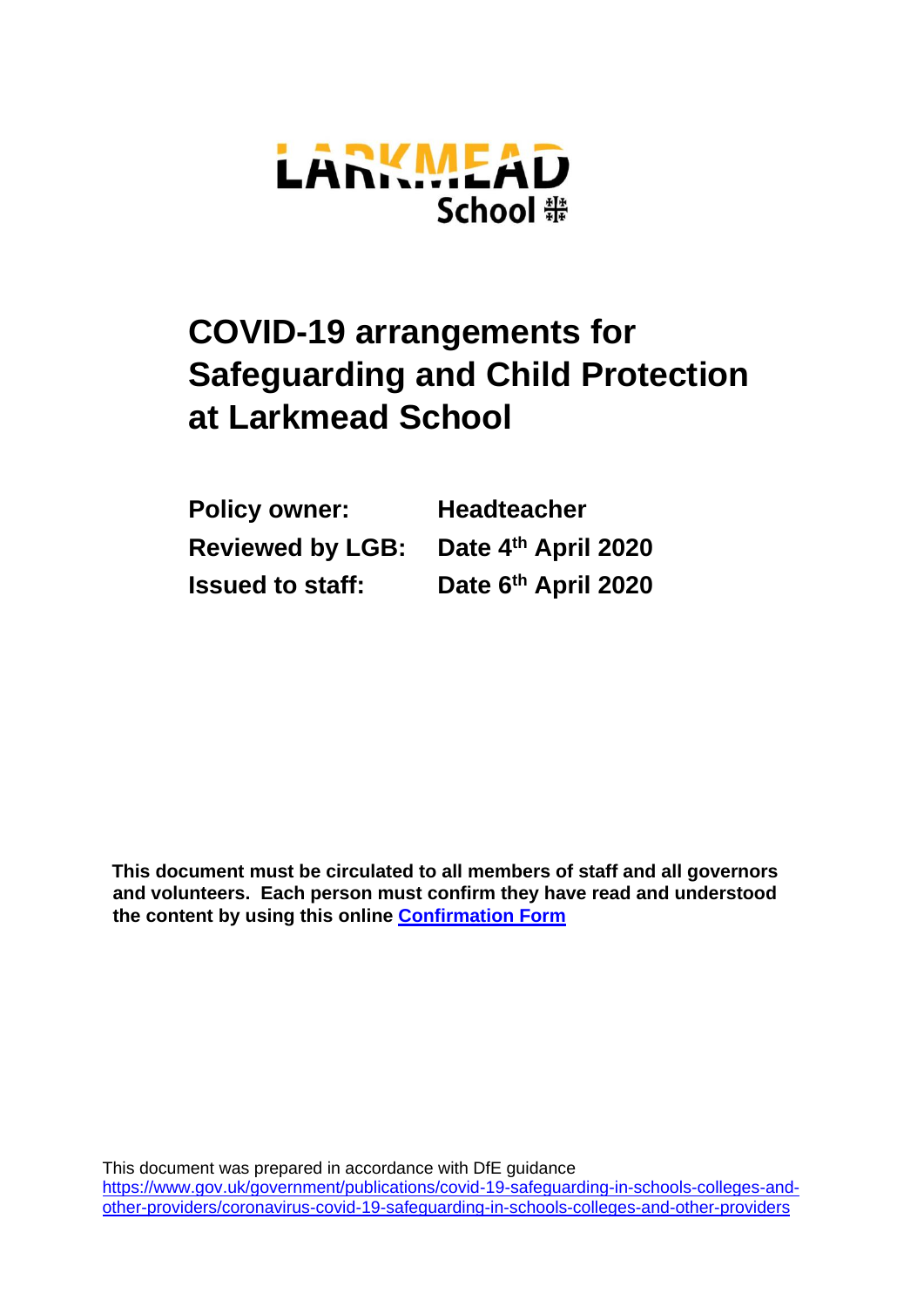# **Key contacts**

| <b>Role</b>                                                                                         | <b>Name</b>                       | <b>Contact details</b>                       |  |
|-----------------------------------------------------------------------------------------------------|-----------------------------------|----------------------------------------------|--|
| <b>Designated Safeguarding</b>                                                                      | <b>Lionel Crowe</b>               | 01235 520141                                 |  |
| Lead (DSL)                                                                                          |                                   | I.crowe@larkmead.oxon.sch.uk                 |  |
|                                                                                                     | <b>Liz Watkins</b>                | 01235 520141                                 |  |
|                                                                                                     |                                   | I.watkins@larkmead.oxon.sch.uk               |  |
|                                                                                                     |                                   |                                              |  |
| Headteacher (if not                                                                                 | <b>Chris Harris</b>               | 01235 520141                                 |  |
| DSL/DDSL)                                                                                           |                                   | c.harris@larkmead.oxon.sch.uk                |  |
| <b>Deputy Designated</b>                                                                            | Caroline Hoyle                    | 01235 520141                                 |  |
| Safeguarding Lead (DDSL)                                                                            |                                   | c.hoyle@larkmead.oxon.sch.uk                 |  |
|                                                                                                     |                                   |                                              |  |
| <b>Safeguarding Governor</b>                                                                        | Carole Lushington                 | CLushington@vale-academy.org                 |  |
|                                                                                                     | Julie Edge                        | JEdge@vale-academy.org                       |  |
|                                                                                                     |                                   |                                              |  |
| <b>Chair of Governors</b>                                                                           | <b>Ellie Ball</b>                 | EBall@vale-academy.org                       |  |
|                                                                                                     |                                   |                                              |  |
| Local Authority Designated Officer                                                                  | Safeguarding<br>Team, Oxfordshire | 01865 810603                                 |  |
| (LADO)                                                                                              | <b>County Council</b>             | LADO.safequardingchildren@oxfordshire.gov.uk |  |
| What to do if you think a child is at risk of abuse or neglect                                      |                                   |                                              |  |
| Immediate danger                                                                                    |                                   |                                              |  |
| If you think a child is in immediate danger, call the police on 999.<br><b>Immediate concern</b>    |                                   |                                              |  |
| If you have a concern about a child, please call The Multi-Agency Safeguarding Hub on 0345 050 7666 |                                   |                                              |  |
| during office hours (8.30am – 5pm, Monday to Thursday, 8.30am – 4pm, Friday)                        |                                   |                                              |  |
| Outside office hours call the Emergency Duty Team on 0800 833 408                                   |                                   |                                              |  |

<https://www.oscb.org.uk/concerned-about-a-child/>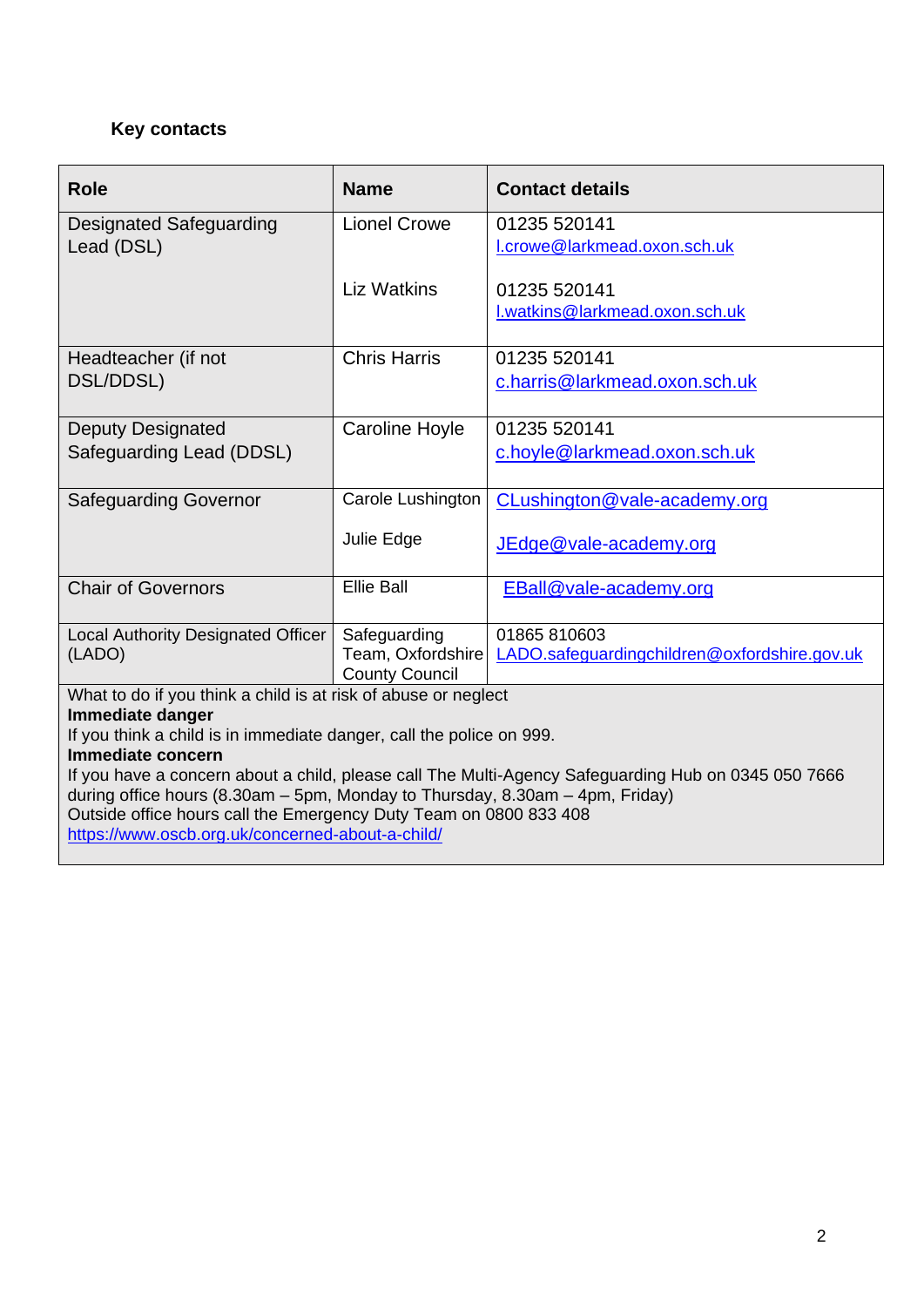## <span id="page-2-0"></span>**1.Context**

On 20<sup>th</sup> March 2020, schools were closed and parents were asked to keep their children at home, wherever possible. Schools have however remained open for those children of workers critical to the COVID-19 response alongside a limited number of children who are classed as vulnerable. This document is an annex to our Safeguarding and Child Protection Policy and contains details of our individual safeguarding arrangements in the following areas: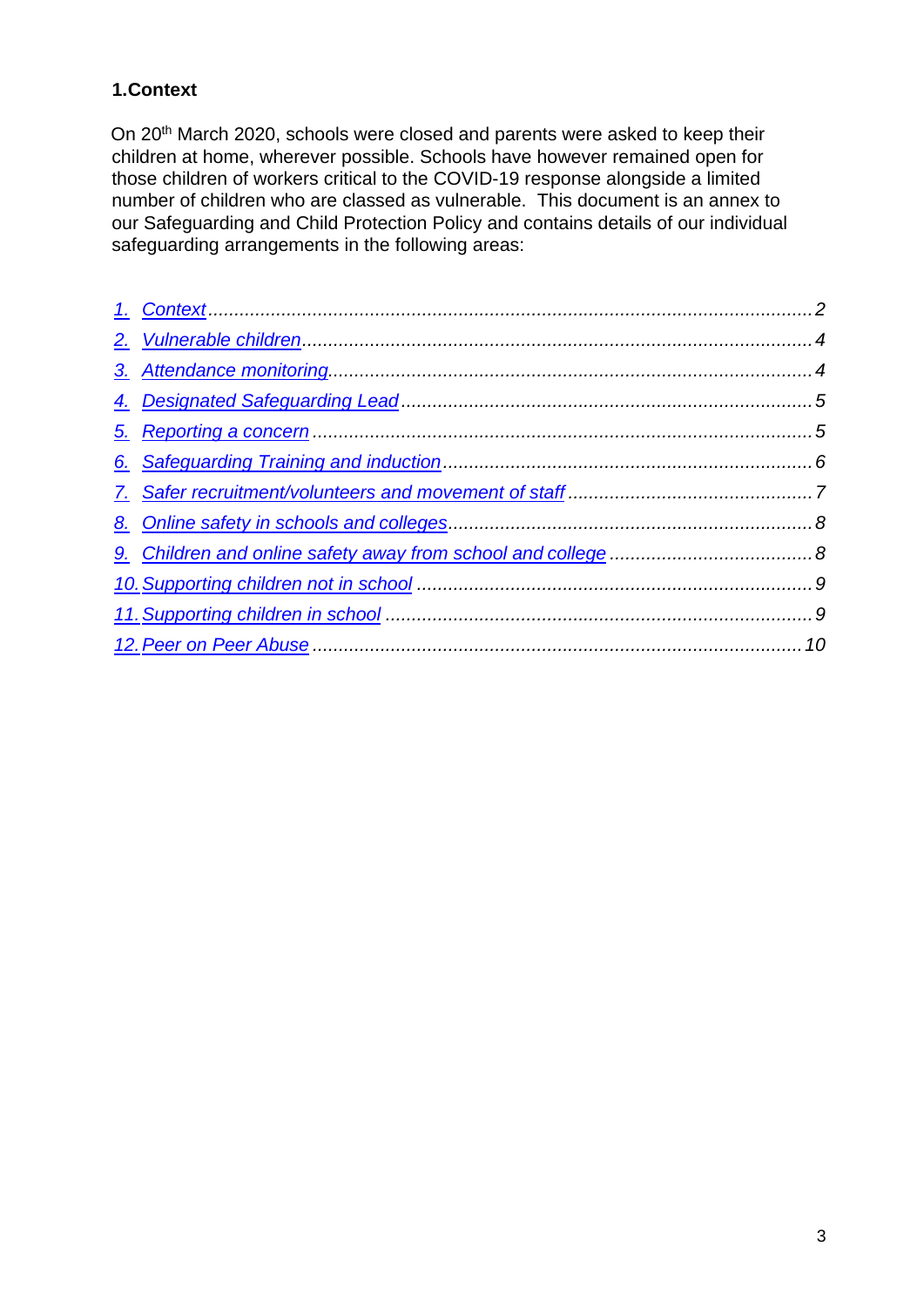#### <span id="page-3-0"></span>**2.Vulnerable children**

Vulnerable children include those who have a social worker and those children and young people up to the age of 25 with Education, Health and Care (EHC) plans.

Those who have a social worker include children who have a Child Protection Plan and those who are looked after by the Local Authority. A child may also be deemed to be vulnerable if they have been assessed as being in need or otherwise meet the definition in section 17 of the Children Act 1989.

Those with an EHC plan will be risk-assessed in consultation with the Local Authority and parents, to decide whether they need to continue to be offered a school place in order to meet their needs, or whether they can safely have their needs met at home. This could include, if necessary, carers, therapists or clinicians visiting the home to provide any essential services. Many children and young people with EHC plans can safely remain at home.

Eligibility for free school meals should not be the determining factor in assessing vulnerability.

Senior leaders, especially the Designated Safeguarding Lead (and Deputy) know who our most vulnerable children are. They have the flexibility to offer a place to those on the edge of receiving children's social care support.

Our school will continue to work with and support children's social workers to help protect vulnerable children. This includes working with and supporting children's social workers, and the local authority virtual school head (VSH) for looked-after and previously looked-after children. The lead person for this is our DSL (see Key Contacts, above).

There is an expectation that vulnerable children who have a social worker are invited to attend an education setting, so long as they do not have underlying health condition that puts them at risk. In circumstances where a parent does not want to bring their child to an education setting, and their child is considered vulnerable, the social worker and our school will explore the reasons for this directly with the parent.

Where parents are concerned about the risk of the child contracting COVID-19, our school, or the social worker, will talk through these anxieties with the parent/carer following the advice set out by Public Health England.

Our school will encourage our vulnerable children and young people to attend school, including remotely if needed.

## <span id="page-3-1"></span>**3.Attendance monitoring**

Local authorities and education settings do not need to complete their usual day-today attendance processes to follow up on non-attendance. Our school and social workers will agree with parents/carers whether children in need should be attending school. We will then follow up on any pupil that they were expecting to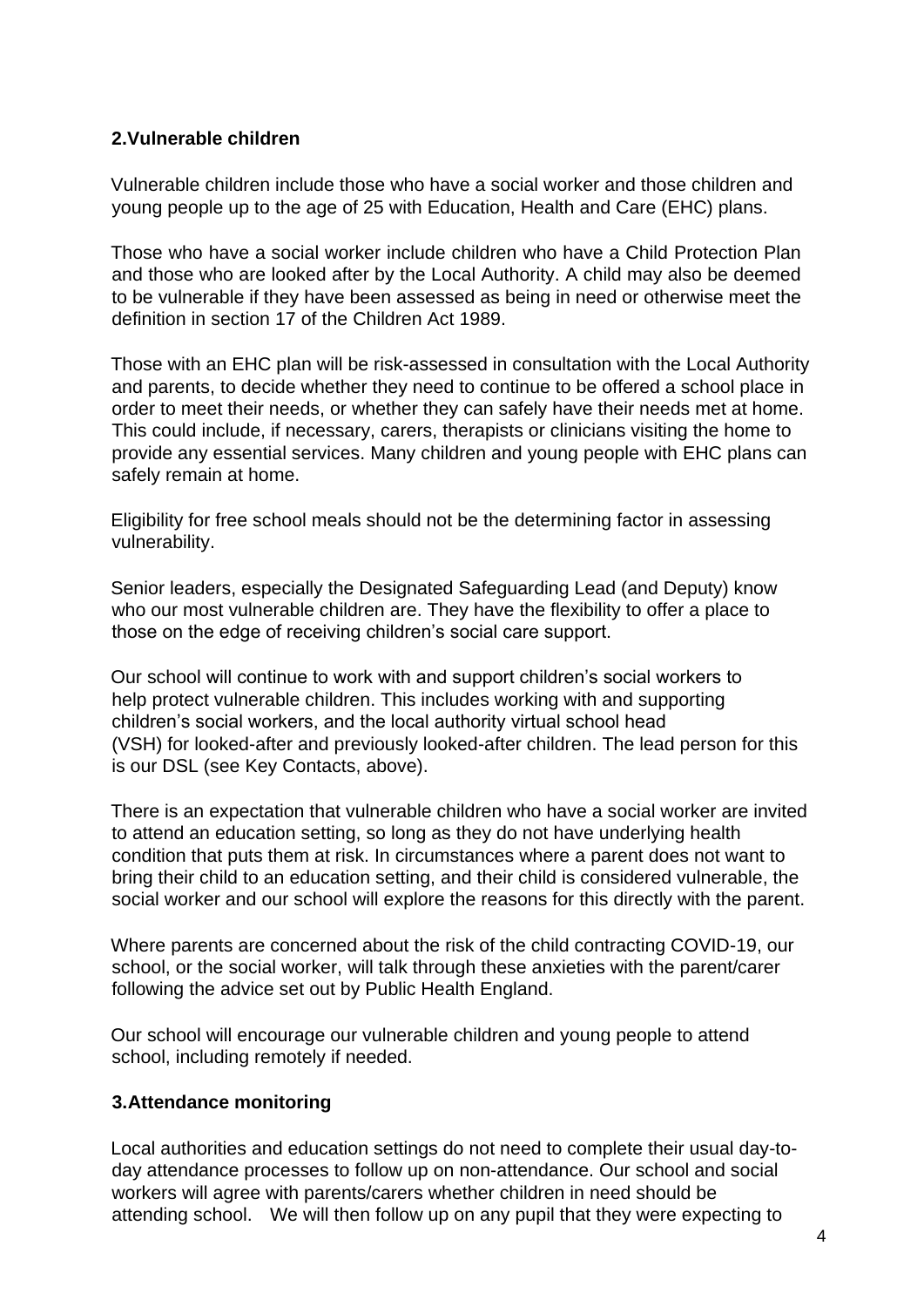attend, who does not. We will also follow up with any parent or carer who has arranged care for their child/children and the child/children subsequently do not attend.

To support the above we will, when communicating with parents/carers and carers, confirm emergency contact numbers are correct and ask for any additional emergency contact numbers where they are available.

In all circumstances where a vulnerable child does not take up their place at school, or discontinues, we will notify their social worker.

#### <span id="page-4-0"></span>**4.Designated Safeguarding Lead**

See Key Contacts at the front of this document for the names of our DSL and **Deputies** 

There should be a trained DSL (or deputy) available on site. Where this is not the case a trained DSL (or deputy) will be available via phone or video-link.

Throughout the school day, the safeguarding email address will be monitored for incoming messages (see Key Contacts, above).

Where a trained DSL (or deputy) is not on site, in addition to the above, a senior leader will assume responsibility for co-ordinating safeguarding on site.

It is important that all school staff and volunteers have access to a trained DSL (or deputy). Each day, staff on site will be made aware of who that person is and how to make contact with them.

The DSL will continue to engage with social workers, and attend all multi-agency meetings, which can be done remotely.

#### <span id="page-4-1"></span>**5.Reporting a concern**

Where staff have a concern about a child, they should continue to follow the process outlined in our Safeguarding and Child Protection Policy - this includes making a report via email using the safeguarding email address (see Key Contacts, above).

In the unlikely event that a member of staff has difficulty accessing emails from home, they should contact the Designated Safeguarding Lead, Deputy Designated Safeguarding Lead or Headteacher via phone. This will ensure that the concern is received.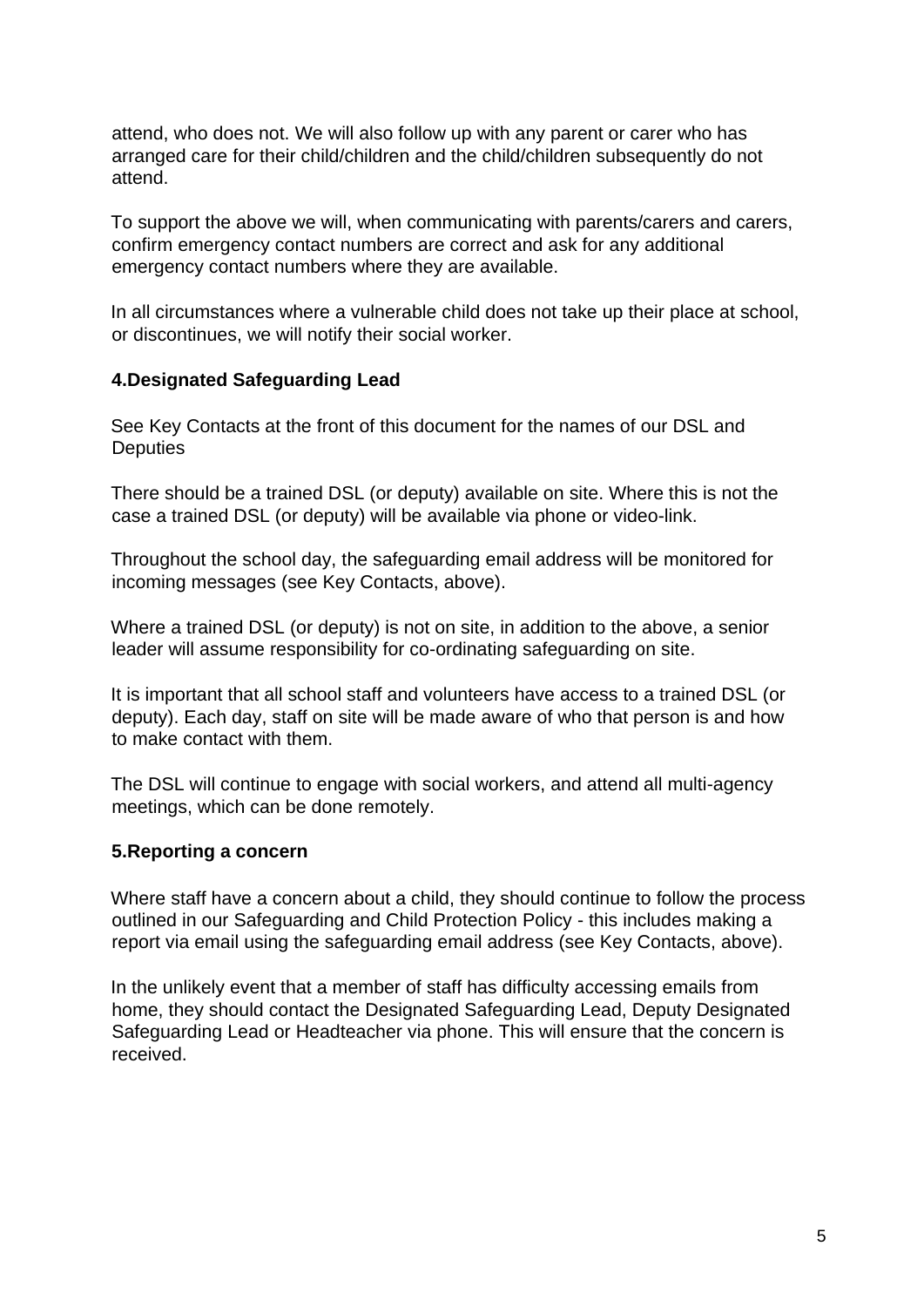Staff are reminded of the need to report any concern immediately and without delay.

Where staff are concerned about an adult working with children in the school, they should continue to follow our normal procedures and alert the Headteacher directly and without delay. The Headteacher will follow normal allegation management procedures as detailed in Keeping Children Safe in Education and liaise with

Oxfordshire's Local Authority Designated Officer; Alison Beasley, as per our main policy. If there is a requirement to make a notification to the Headteacher whilst away from school, this should be done verbally and followed up with an email to the Headteacher.

Concerns around the Headteacher should be directed to the Chair of Governors (contact details at the front of this document).

#### <span id="page-5-0"></span>**6.Safeguarding Training and induction**

All DSL training has been suspended by the Oxfordshire Safeguarding Children's Board (OSCB) and it is very unlikely to take place whilst there remains a threat of the COVID-19 virus.

Guidance from the OSCB can be found here [https://www.oscb.org.uk/learning](about:blank)[zone/training/](about:blank)

For the period COVID-19 measures are in place, a DSL (or deputy) who has been trained will continue to be classed as a trained DSL (or deputy) even if they miss their refresher training.

All existing school staff have had safeguarding training and have read part 1 of Keeping Children Safe in Education (2019). The DSL should communicate with staff any new local arrangements, so they know what to do if they are worried about a child.

Where new staff are recruited, or new volunteers enter our school, they will continue to be provided with a safeguarding induction.

If staff are deployed from another education or children's workforce setting to our school, we will take into account the DfE supplementary guidance on safeguarding children during the COVID-19 period and will accept portability as long as the current employer confirms in writing that:-

- the individual has been subject to an enhanced DBS and children's barred list check
- there are no known concerns about the individual's suitability to work with children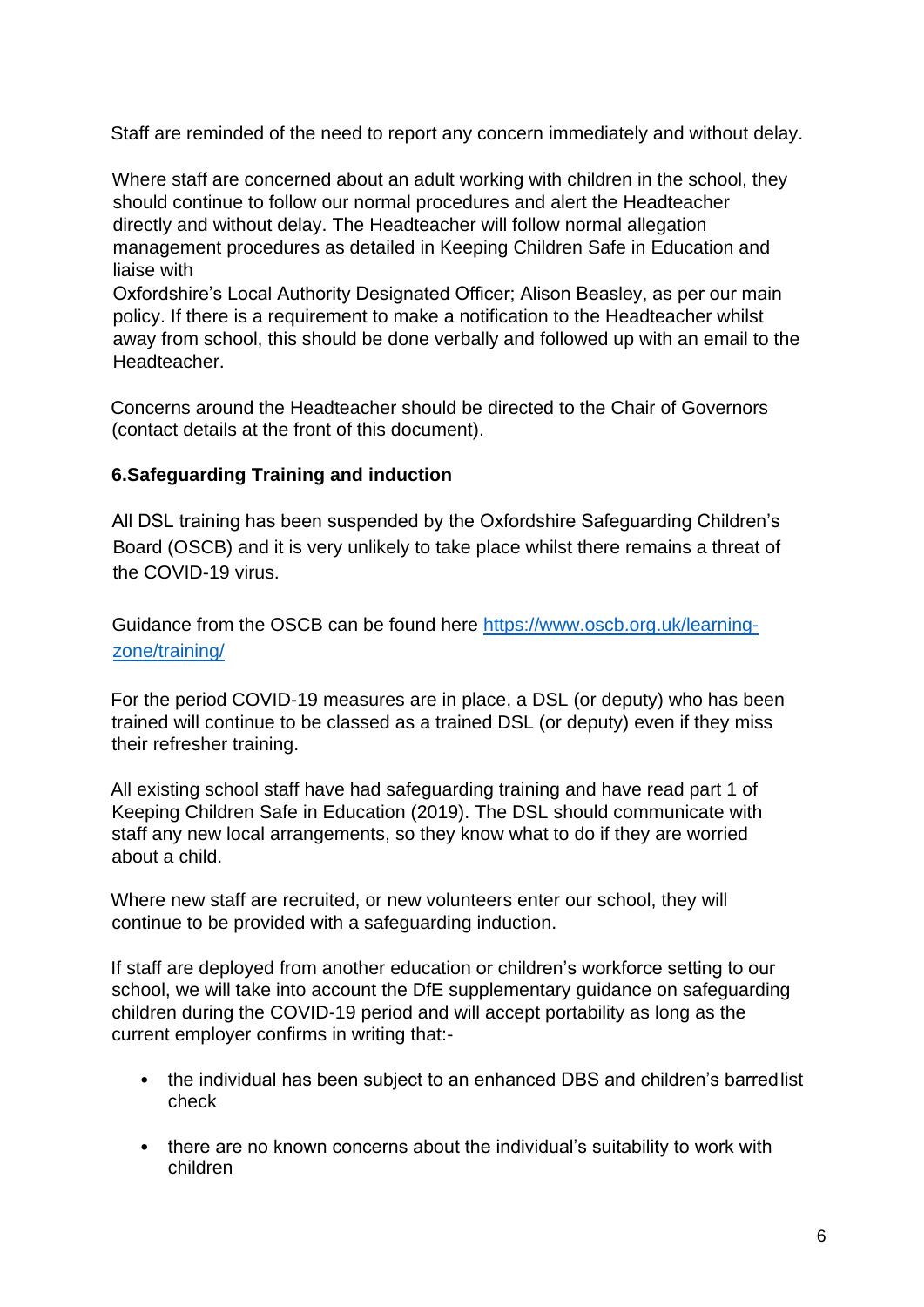• there is no ongoing disciplinary investigation relating to that individual

Upon arrival, they will be given a copy of our Safeguarding and Child Protection Policy, and confirmation of local processes and DSL arrangements.

## <span id="page-6-0"></span>**7.Safer recruitment/volunteers and movement of staff**

It remains essential that people who are unsuitable are not allowed to enter the children's workforce or gain access to children. When recruiting new staff, we will continue to follow the relevant safer recruitment processes for their setting, including, as appropriate, relevant sections in part 3 of Keeping Children Safe in Education (2019) (KCSIE).

In response to COVID-19, the Disclosure and Barring Service (DBS) has made changes to its guidance on standard and enhanced DBS ID checking to minimise the need for face-to-face contact.

Where our school is utilising volunteers, we will continue to follow the checking and risk assessment process as set out in paragraphs 167 to 172 of KCSIE. Under no circumstances will a volunteer who has not been checked be left unsupervised or allowed to work in regulated activity.

Our school will continue to follow the legal duty to refer to the DBS anyone who has harmed or poses a risk of harm to a child or vulnerable adult. Full details can be found at paragraph 163 of KCSIE.

We will continue to consider and make referrals to the Teaching Regulation Agency (TRA) as per paragraph 166 of KCSIE and the TRA's 'Teacher misconduct advice for making a referral.

During the COVID-19 period all referrals should be made by emailing [Misconduct.Teacher@education.gov.uk](about:blank)

Whilst acknowledging the challenge of the current National emergency, it is essential from a safeguarding perspective that any school is aware, on any given day, which staff/volunteers will be in the school or college, and that appropriate checks have been carried out, especially for anyone engaging in regulated activity. As such, our school will continue to keep the single central record (SCR) up to date as outlined in paragraphs 148 to 156 in KCSIE.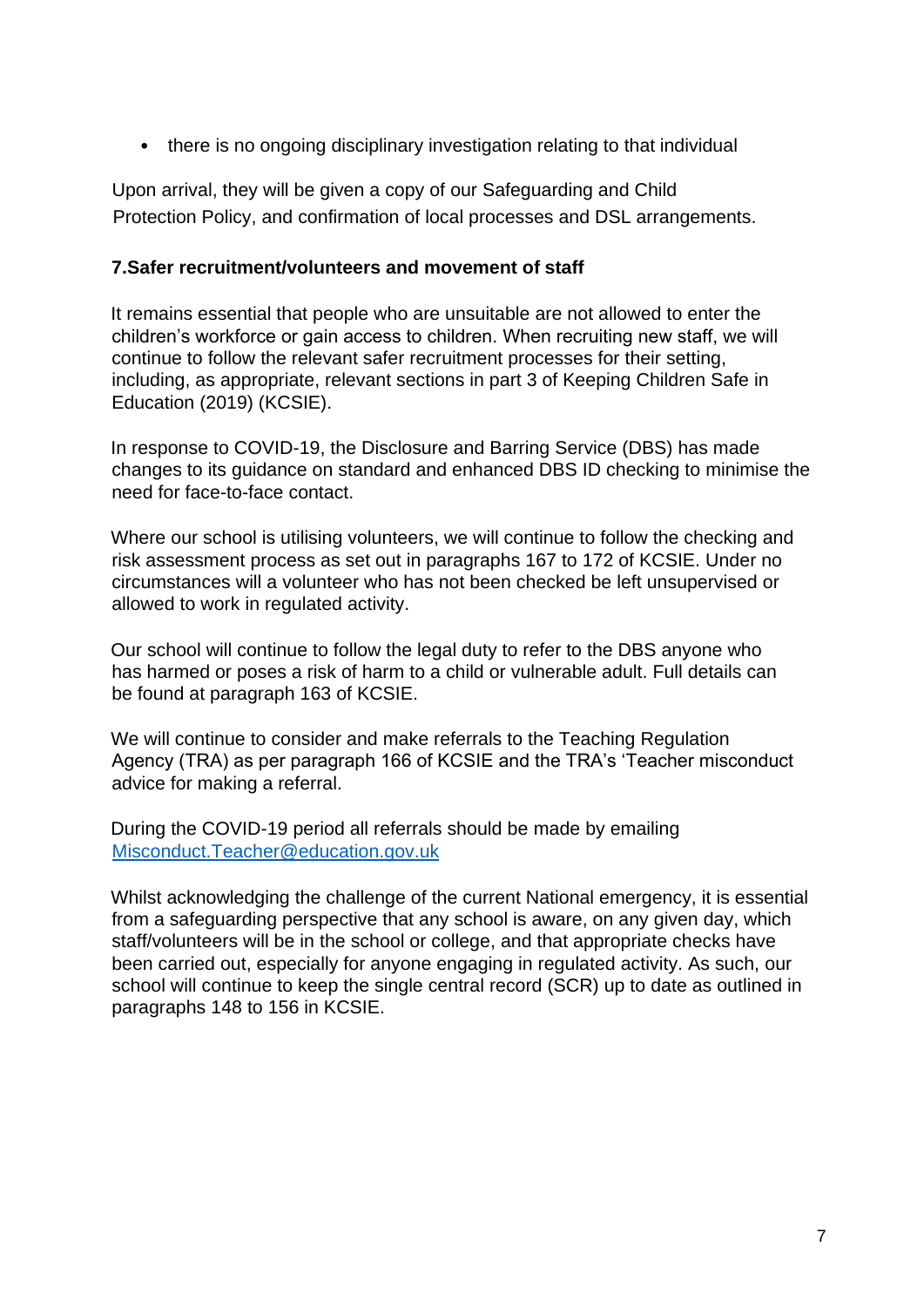## <span id="page-7-0"></span>**8.Online safety in schools and colleges**

Our school will continue to provide a safe environment, including online. This includes the use of an online filtering system.

Where students are using computers in the school setting, appropriate supervision will be in place.

## <span id="page-7-1"></span>**9.Children and online safety away from school and college**

It is important that all staff who interact with children, including online, continue to look out for signs a child may be at risk. Any such concerns should be dealt with as per our Safeguarding and Child Protection Policy and where appropriate referrals should still be made to children's social care and as required, the police.

Our school will ensure any use of online learning tools and systems is in line with privacy and data protection/GDPR requirements.

Below are some things to consider when delivering virtual lessons, especially where webcams are involved:

- No 1:1 sessions 2 adults minimum
- Staff and children must wear suitable clothing, as should anyone else in the household.
- Any computers used should be in appropriate areas, for example, not in bedrooms; and the background should be blurred.
- The live class should be recorded so that if any issues were to arise, the video can be reviewed.
- Live classes should be kept to a reasonable length of time, or the streaming may prevent the family 'getting on' with their day.
- Language must be professional and appropriate, including any family members in the background.
- Staff must only use platforms provided by our school to communicate with pupils
- Staff should record, the length, time, date and attendance of any sessions held.

All staff are reminded of the following:

- Staff Code of Conduct
- Digital Technology and Acceptable Use Policy
- Social Media Guidance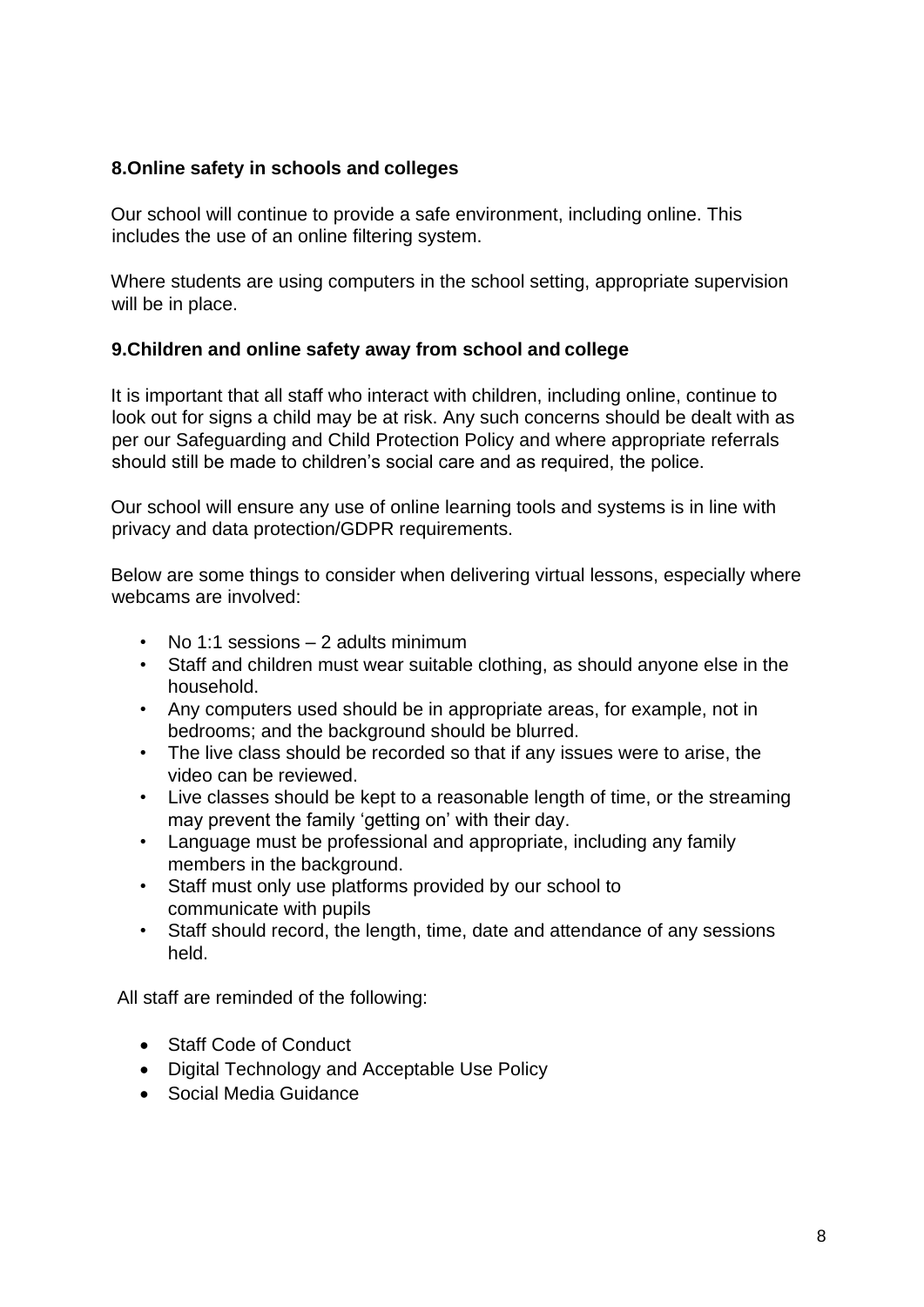#### <span id="page-8-0"></span>**10.Supporting children not in school**

Our school is committed to ensuring the safety and wellbeing of all its Children and Young people.

Where the DSL has identified a child to be on the edge of social care support, or who would normally receive pastoral-type support in school, they should ensure that a robust communication plan is in place for that child or young person.

Details of this plan and any record of contact made must be recorded.

The communication plans can include; remote contact, phone contact, door-step visits. Other individualised contact methods should be considered and recorded.

Our school and our DSL will work closely with all stakeholders to maximise the effectiveness of any communication plan.

This plan must be reviewed regularly (at least once a fortnight) and where concerns arise, the DSL will consider any referrals as appropriate.

The school will share safeguarding messages on its website and social media pages.

Our school recognises that school is a protective factor for children and young people, and the current circumstances can affect the mental health of pupils and their parents/carers. Teachers at our school need to be aware of this in setting expectations of pupils' work where they are at home.

Our school will ensure that appropriate on-site support is in place for children of critical workers and vulnerable children.

## <span id="page-8-1"></span>**11.Supporting children in school**

Our school is committed to ensuring the safety and wellbeing of all pupils.

We will continue to be a safe space for all children to attend and flourish. The Headteacher will ensure that appropriate staff are on site and staff to pupil ratio numbers are appropriate, to maximise safety.

We will refer to Government guidance for education and childcare settings on how to implement social distancing and continue to follow the advice from Public Health England on handwashing and other measures to limit the risk of spread of COVID-19.

Our school will ensure that appropriate on-site support is in place for children of critical workers and vulnerable children.